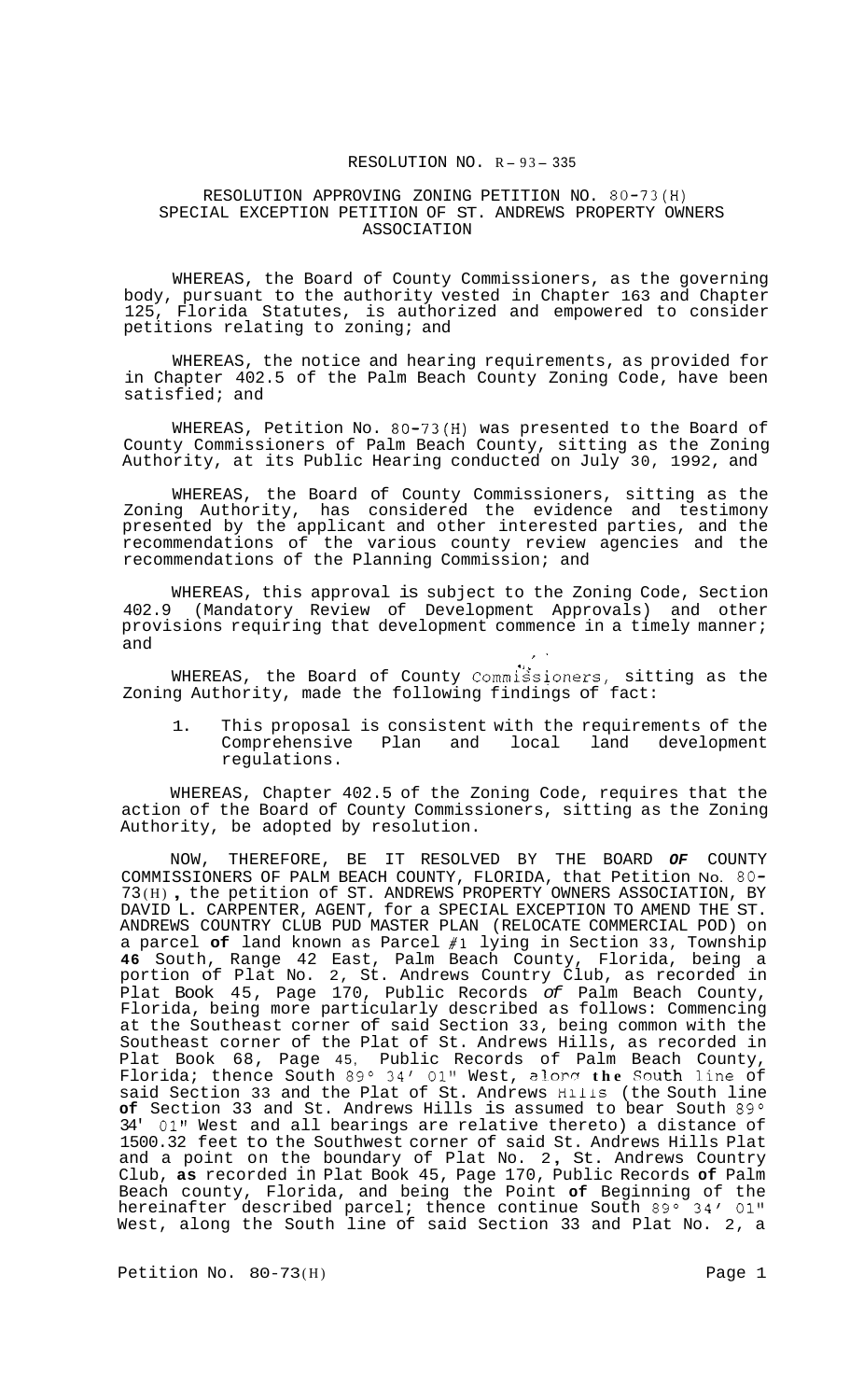distance of 602.00 feet to a point; thence North *OOo* 25' 59" West, departing from said South line, a distance of 55.00 feet to a point; thence North 89° 34′ 01" East a distance of 150.00 feet **to** a point; thence North **OOo** 25' 59" West a distance of 50.00 feet to a point; thence North 89° 34' 01" East a distance of 380.00 feet to a point; thence South **OOo** 25' 59" East a distance of 50.00 feet to a point; thence North 89° 34′ 01" East a distance of 72.00 feet to the common boundary of said Plat No. 2 and said Plat of St. Andrews Hills; thence South *OOo* 25' 59" East, along said common line, a distance of 55.00 feet to the South line of said Plats, Section 33, and the Point of Beginning; and, Parcel #2, being a parcel of land in Section 33, Township 46 South, Range 42 East, Palm Beach County, Florida, being a portion of Plat No. 2, St. Andrews Country Club, as recorded in Plat Book 45, Page 170, Public Records of Palm Beach County, Florida, being more particularly described as follows: Commencing at the Southeast corner of said Section 33, being common with the Southeast corner of the Plat of St. Andrews Hills, as with the Southeast corner of the Plat of St. Andrews Hills, as<br>recorded in Plat Book 68, Page 45, Public Records of Palm Beach County, Florida; thence South  $89^{\circ}$  34' 01" West, along the South line of said Section 33 and the Plat of St. Andrews Hills (the South line of Section 33 and St. Andrews Hills is assumed to bear South 89 $^{\circ}$  34' 01" West and all other bearings are relative thereto) a distance of 2198.61 feet to the Point of Beginning of the hereinafter described parcel; thence continue South 89° 34′ 01" West, along the South line of said Section 33 and Plat No. 2, a distance of 300.00 feet to a point; thence North *OOo* 25' 59" West, departing from said South line, a distance of 55.00 feet to a point; thence North 89° 34′ 01" East a distance of 168.89 feet to a point; thence North 05° 00' 00" West, a distance of 70.00 feet to a point; thence North *89O* 34' **01"** East, a distance of 136.23 feet to a point on the West Right-of-way line of Claridge Oval West, according to said Plat No. 2; thence South *OOo* 38' 28" East, along said Right-of-way and its Southerly prolongation, a distance of 124.78 feet to the Point of Beginning, and being located at the NE CORNER OF CLINT MOORE RD. AND THE FLORIDA'S TURNPIKE BOUND ON THE S BY LWDD LATERAL # 40, IN THE RE/RT ZONING DISTRICT, was approved on July 30, 1992, as advertised, subject to the following conditions:

### **A.** ALL PETITIONS

1. Condition No. 1 **of** R-90-1299, Petition 80-73(F) , which currently states:

"The petitioner shall comply with all previous conditions unless expressly modified herein."

Is hereby amended to state:

"All previous conditions of approval applicable to the subject property have been consolidated as contained herein. The petitioner shall comply with all previous conditions of approval, including original deadlines for Zoning Code Section 402.9 compliance, as amended, unless expressly modified." (ZONING/MONITORING)

2. Condition No. 1 of **R-89-1080,** Petition 80-73 (C) , which currently states:

"The developer shall comply with all previous conditions of approval, unless expressly modified herein."

**Is** hereby deleted.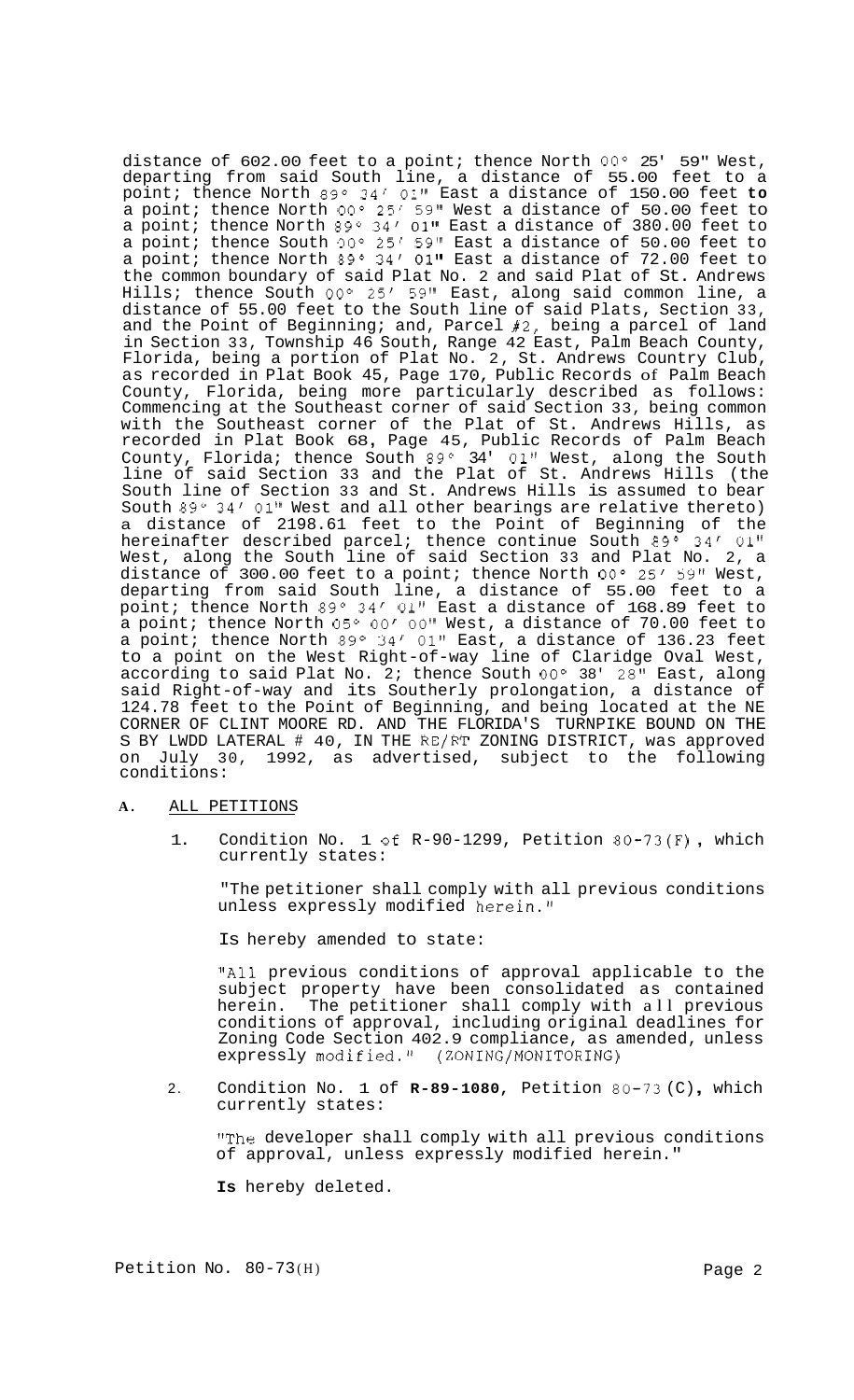3. Condition No. 3 of R-86-456, Petition 80-73(B) , which currently states:

"The petitioner shall comply with all previously approved conditions of Petition 80-73 and 80-73(A) except as herein amended.

Is hereby deleted.

#### B. AFFIDAVIT OF DISCLOSURE

1. Condition No. 5 of R-86-456, Petition 80-73(B) , which currently states:

"The petitioner shall present a notarized Affidavit of Disclosure at the Zoning Authority meeting."

**Is** hereby deleted.

- C. BUILDING AND SITE DESIGN
	- 1. Condition No. 1 of R-84-1287, Petition 80-73(A) , which currently states:

"Prior to final approval by the Site Plan Review Committee, the proposed master plan shall be amended to show access and circulation routes in the area being added to the existing PUD."

Is hereby deleted.

- 2. **"Prior** to Master Plan Certification, the Master Plan shall be revised to reflect exact dwelling unit counts for all tracts that have been previously site planned and/or platted." Previously Condition No. 6 of R-86-456, Petition 80-73 (B) . (ZONING)
- 3. Condition No. 2 of R-90-1299, Petition 80-73 (F), which currently states:

"The commercial parcel may be relocated to the area shown on the previously approved Master Plan. Lot area shall not exceed 1.62 acres."

Is hereby amended to read:

"In the event the appropriate variances are not granted by the Board of Adjustment for the 1.2 acre commercial parcel, the commercial parcel may be relocated to the area shown on the previously approved Master Plan. Lot area shall not exceed 1.62 acres."

**4.** Prior to certification of the Master Plan, all improvements, structures, buildings, parking areas and landscaping on the subject site shall conform with all land development regulations, including, but not limited **L~,** pi&ttL.ng and setback requirements and all building requirements of Palm Beach County or meet the requirements for and obtain appropriate variance relief from the Board of Adjustment in accordance with the Unified Land Development Code. (ZONING-Engineering)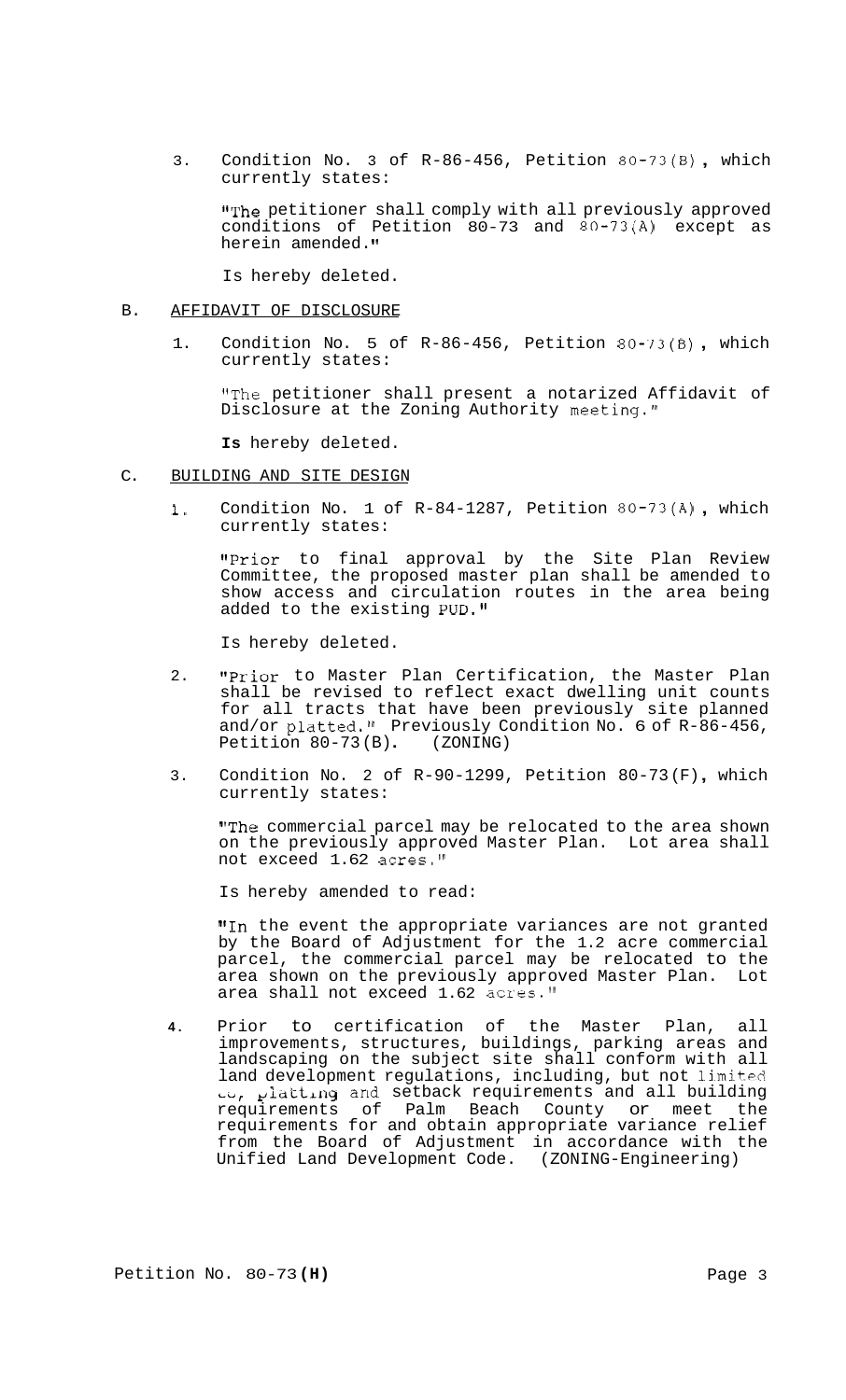- *5.* Prior to August 1, 1994, the petitioner shall remove the temporary structure and construct a permanent structure in accordance with all requirements of Palm Beach County in effect at the time. (MONITORING-Zoning)
- **D.**  CONCURRENCY
	- Prior to site plan certification, the petitioner shall 1. amend the Concurrency Reservation for the site (Case #90-03-05-004X1) to reflect 6,000 Square Feet on 1.2 acres of commercial.
- E. ENGINEERING
	- 1. Within 30 months from the date of filing of the first plat the petitioner shall construct at the intersection Of Old Clint Moore Road and the project's entrance:
		- a. Right turn lane, north approach
		- b. Left turn lane, north approach
		- c. Right turn lane, east approach
		- d. Left turn lane, west approach. Previously Condition No. 1 of R-80-1003, Petition 80-73. (ENGINEERING)
	- 2. Petitioner shall construct at the intersection of Clint Moore Road and S.R. 7, prior to the issuance of the final 50% Certificates of Occupancy:
		- a. Right turn lane, south approach
		- **b.** Right turn lane, east approach
		- c. Left turn lane, east approach. Previously Condition No. 2 of R-80-1003, Petition 80-73. (BUILDING-Engineering)
	- 3. Petitioner shall contribute the pro-rata share for the construction at the intersection of Old Clint Moore Road and Military Trail a right turn lane, north approach. Previously Condition No. 3 of R-80-1003, Petition 80-73. (IMPACT FEE COORDINATOR)
	- 4. Petitioner shall extend on Old Clint Moore Road the left turn lane, west approach, as approved by the County Engineer. Previously Condition No. 4 of R-80-1003, Petition 80-73. (ENGINEERING)
	- *5.*  Petitioner shall contribute the pro-rata share for the cost of signalization of:
		- a. Old Clint Moore Road and Military Trail
		- **b.** Clint Moore Road and Military Trail
		- *c.* Clint Moore Road and S.R. 7 when warranted, as determined by the County Engineer. Previously Condition No. *6* of R-80-1003, Petition 80-73.  $\overline{I}$ IMPAC<sub>1</sub> FLE COORDINATOR)
	- *6.*  Petitioner shall contribute the pro-rata share for the construction at the intersection of Clint Moore Road and S.R. 7 a left turn lane, north approach. Previously Condition No. 5 of R-80-1003, Petition 80-73. (ENGINEERING)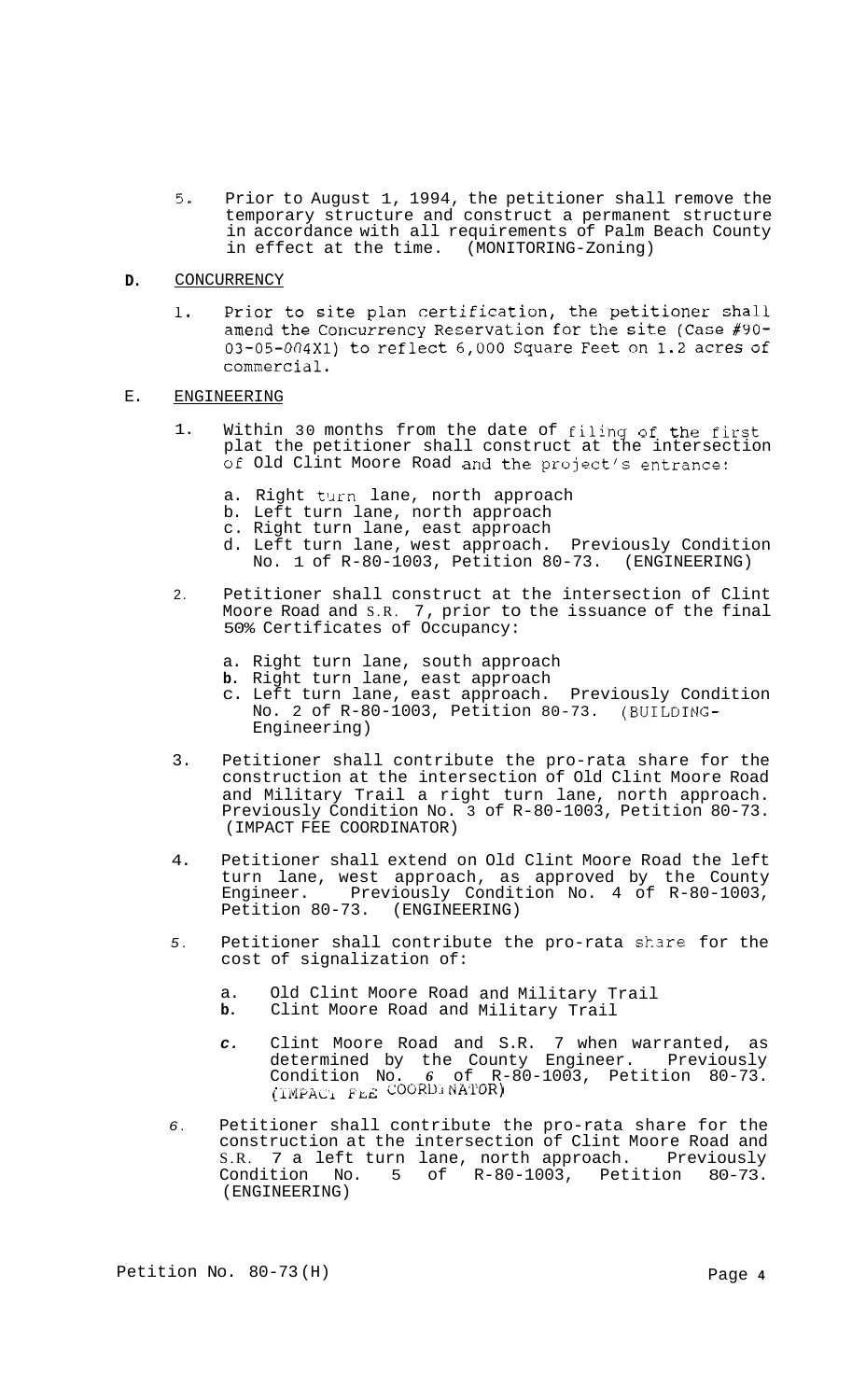- 7. Petitioner shall contribute One Hundred Fifty-eight Thousand, Nine Hundred Twenty-five Dollars  $(158, 925, 00)$ or Two Hundred Forty-eight Dollars (\$248.00) /dwe:.ling units toward the cost of meeting this project's d:.rect and identifiable traffic impact to be paid at the time of issuance of the building permit (s). Previously Condition No. 7 of R-80-1003, Petition 80-73. (BUILDING-Impac': Fee Coordinator)
- 8. This development shall retain on-site the first one inch of stormwater runoff per the Palm Beach County Subdivision and Platting Ordinance No. 73-4, as amerlded. Previously Condition No. **3** of R-84-1287, Petitior *80-*  73(A) (ENGINEERING)
- 9. The property owner shall convey for the ultimate r:.ghtof-way of Jog Road, 60 feet from centerline, w:.thin ninety (90) days of approval. Conveyance must be accepted by Palm Beach County prior to issuance of the first building permit. Previously Condition No. 4 of R-<br>84-1287, Petition 80-73(A). (MONITORING/BUILUING-84-1287, Petition 80-73(A). Engineering)
- 10. The Developer shall pay a fair share fee in the arlount and manner required by "The Fair Share Contribution for Roadway Improvements Ordinance" as it presently ex:.sts, or as it may, from time to time, be amended. Presently, the Fair Share Fee for this project is **\$31,400.00**  (\$200.00 per dwelling unit) . (IMPACT FEE COORD1NA':'OR)

In addition, based upon the amount of traffic generated by this development, the Developer has agreed to contribute an additional \$128,600.00 toward Palm Neach County's existing Roadway Improvement Program. Payment shall be in the form of a clean, irrevocable letter of credit in favor of Palm Beach County posted within two (2) months of Special Exception approval by the Boa::d of County Commissioners. Said funds shall be usej to construct roadway improvements in the area, including Military Trail from Clint Moore Road to Linton Boulevard. If the Fair Share Contribution for Roadway Improverlents Ordinance is amended to increase the fair share fee, this additional amount shall be credited toward the inclease Fair Share Fee. Previously Condition No. 5 of R-84-1287,<br>Petition 80-73(A) (MONITORING) Petition  $80-73(A)$ .

- 11. The petitioner shall accept the runoff of the adjacent roads (Jog Road and Clint Yoore Road) through this development's internal lake system, and, the desicn of such drainage plan shall be subject to all applicable government standards. Previously Condition No. *6* of R-84-1287, Petition 80-73(A). (ENGINEERING)
- 12. The developer shall construct concurrent with the improvements constructed during the first plat: a. Left turn lane, east approach, on Clint Moore Road at Lyons Road. b. Right turn lane, south approach, on Lyons Road at Clint Moore Road. Previously Condition **No.** 7 of I!-84- **1287,** Petition 80-73(A). (ENGINEERING)
- **13.**  The property owner shall provide Palm Beach County a road drainage easement within the project's internal lake system for legal positive outfall to accommodate the runoff of Jog Road and Clint Moore Road along the

Petition **No.** 80-73(H) *Pilge* 5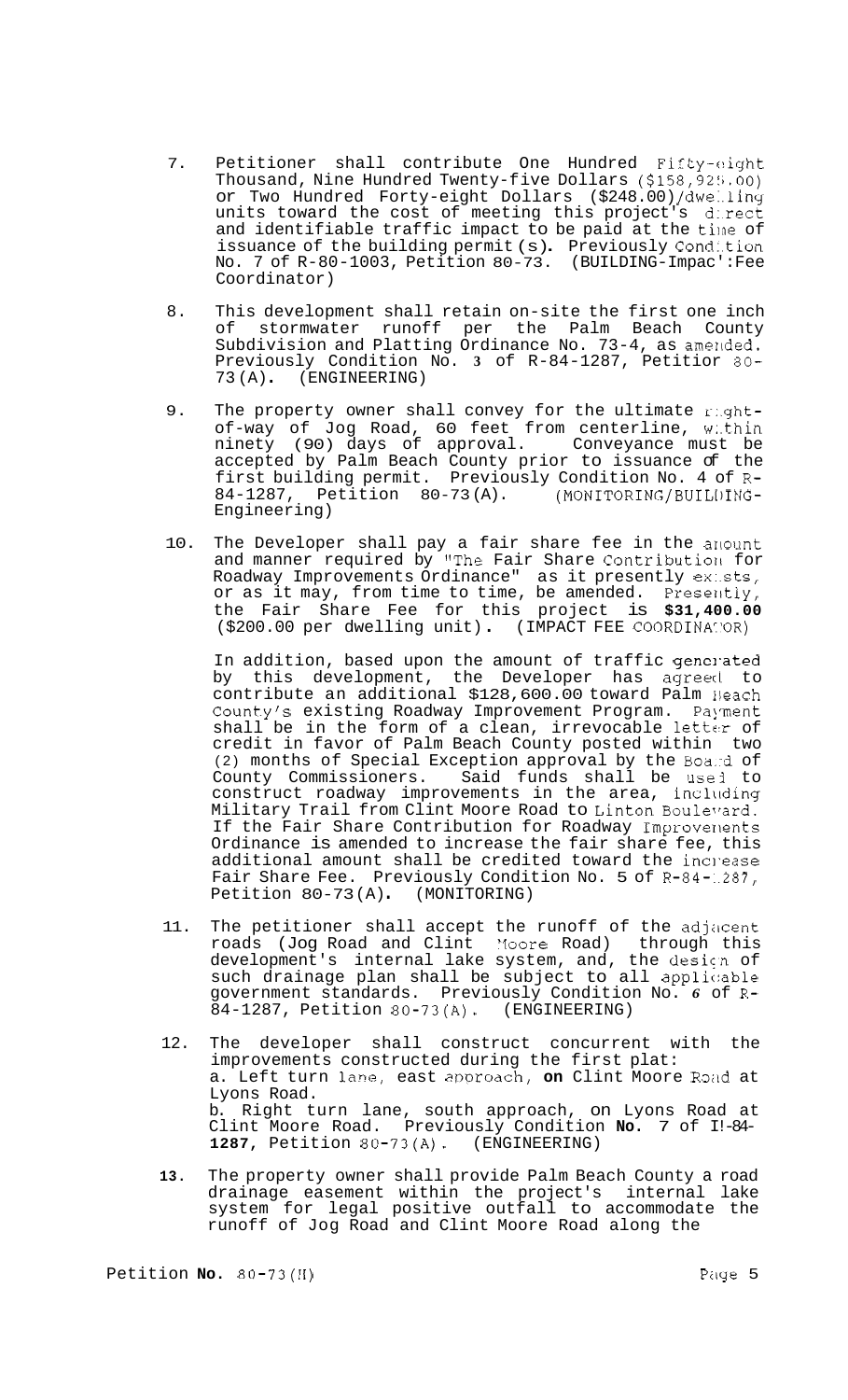property boundary lines along Clint Moore Road arld Jog Road. The drainage system within the project shall have sufficient retention/detention capacity to accomlnodate the ultimate Thoroughfare Plan Section road drainage runoff and be subject to all governmental a**gency** requirements. Previously Condition No. **4** of R-8(i-456, Petition 80-73(B). (ENGINEERING)

- 14. The Developer shall provide discharge contro:. and treatment for the stormwater runoff in accordance with all applicable agency requirements in effect at th'? time of the permit application. However, at a minimum this development shall retain on site the stormwater :: unoff generated by a three (3) year-one (1) hour storm with a total rainfall of 3 inches as required by the l'ermit Section, Land Development Division. In the event that the subject site abuts a Department of Transpor1:ation maintained roadway, concurrent approval from the F:.orida Department of Transportation will also be required. The drainage system shall be maintained in an acceptable condition as approved by the County Engineer. 1n the event that the drainage system is not adequately maintained as determined by the County Engineer, this matter will be referred to the Code Enforcement Board for enforcement. Previously Condition No. 6 of R-90.-1299, Petition 80-73(F). (ENGINEERING/CODE ENFORCEMENT)
- 15. The property owner shall pay a Fair Share Fee in the amount and manner required by the "Fair Share Contribution for Road Improvements Ordinancell *3s* it presently exists or as it may from time to time be amended. The Fair Share Fee for this project presently is  $$1,650.00$  per approved single family dwelling unit. Previously Condition No. 7 of R-90-1299, Petiticn 80- <sup>73</sup>(F) . (IMPACT FEE COORDINATOR)
- **16.**  The Developer shall plat the subject proper1:y in accordance with provisions of Palm Beach County's<br>Subdivision Platting Ordinance 73–4 as amended. Previously Condition No. 9 of R-90-1299, Petiticn 80-<br>73(F). (ENGINEERING)
- 17. The construction access to Pods "0" and "P" shall be permitted on Old Clint Moore Road for a maximum period of three (3) years from the time of issuance of Land Development permits. Previously Condition No. 10 of R-90-1299, Petitiqn 80-73 (F) . (ENGINEERING)
- 18. No cross access shall be permitted between Pods P and **I of** the development. Previously Condition No. 15 of R-90- 1299, Petition 80-73 (F) (CODE ENFORCEMENT)
- 19. Prior to site plan approval by the Site Plan Review Committee the property owner shall file a Restr:.ctive Covenant on the site limiting the use of the proposed administrative offices to **the** exclusive use of **2** real estate office. (ENGINEERING/County Attorney)
- 20. Prior to master plan and/or site plan certification, the petitioner shall apply for and obtain a revision 1:o the South Florida Water Management District permit for the overall drainage system. (ENGINEERING)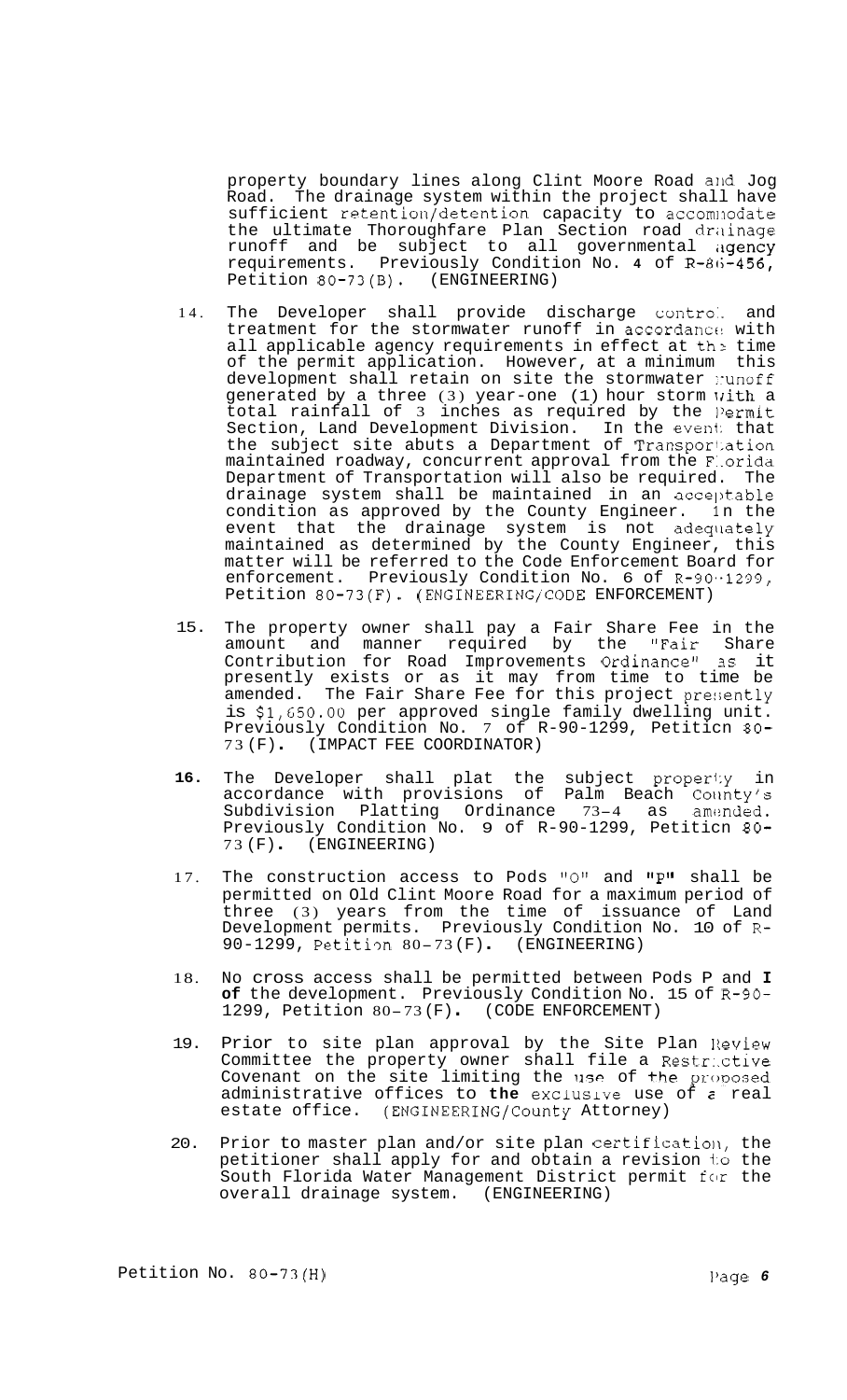**21.** Prior to issuance of a building permit or extension of permits to the existing structure in the commercial tract, the petitioner shall replat the golf course and commercial tract in accordance with all Palm Beach County requirements in effect at the time. (ENGINEERING)

# F. CANAL BANK MAINTENANCE

**1.** Prior to site plan certification, the petitioner shall obtain permission, if possible, from the Lake Worth Management District to sod, irrigate and perpetually maintain the adjacent bank of all abutting canals. (LWDD -Zoning)

# *G.* LANDSCAPE WITHIN THE MEDIAN

1. No later than 90 days after award or issuance of a construction contract by Palm Beach County fox the widening of Clint Moore Road to a 4 lane median divided section, the property owner shall apply to the Palm Beach County Engineering and Public Works Department ::or a permit to landscape all adjacent median(s) of all abutting rights-of-way. When permitted by Palm Beach County Department of Engineering and Public Works, landscaping shall consist of a minimum of one: (1) fourteen **(14)** foot tall native tree for each thirty *(30)*  linear feet of the adjacent median to be planted and appropriate ground cover. Trees may be planted singly or in clusters. All landscaping and maintenance shall be subject to the standards as set forth by the Palm Beach County Engineering and Public Works Department. All landscape material shall be selected for the following list:

# Trees: Groundcover:

Laurel Oak Live Oak Slash Pine Sabal Palmetto Wedilia Bahia Grass

Alternative species may be allowed subject to approval by the County Engineer. All plant material sha:.l be installed and selected according **to** xeriscape principles and shall conform with the following:

- a) All plants shall be container grown or field collected and transplanted from the project site.
- **b)** All plantings shall be done in accordance with detailed planting plans and specifications **to** be submitted and approved by the County Engineer concurrent with Site Plan certification.

All required median landscaping, including watering, shall **be** the perpetual maintenance obligation of the petitioner and its successors, legal heirs or assicnees, or duly established Property Owner's Association z.nd/or Homeowner's Association, and shall be installed on **or**  before issuance of the first Certificate of Occupancy or filing of the first plat, whichever occurs first. Declaration of Covenants and Restriction Documents shall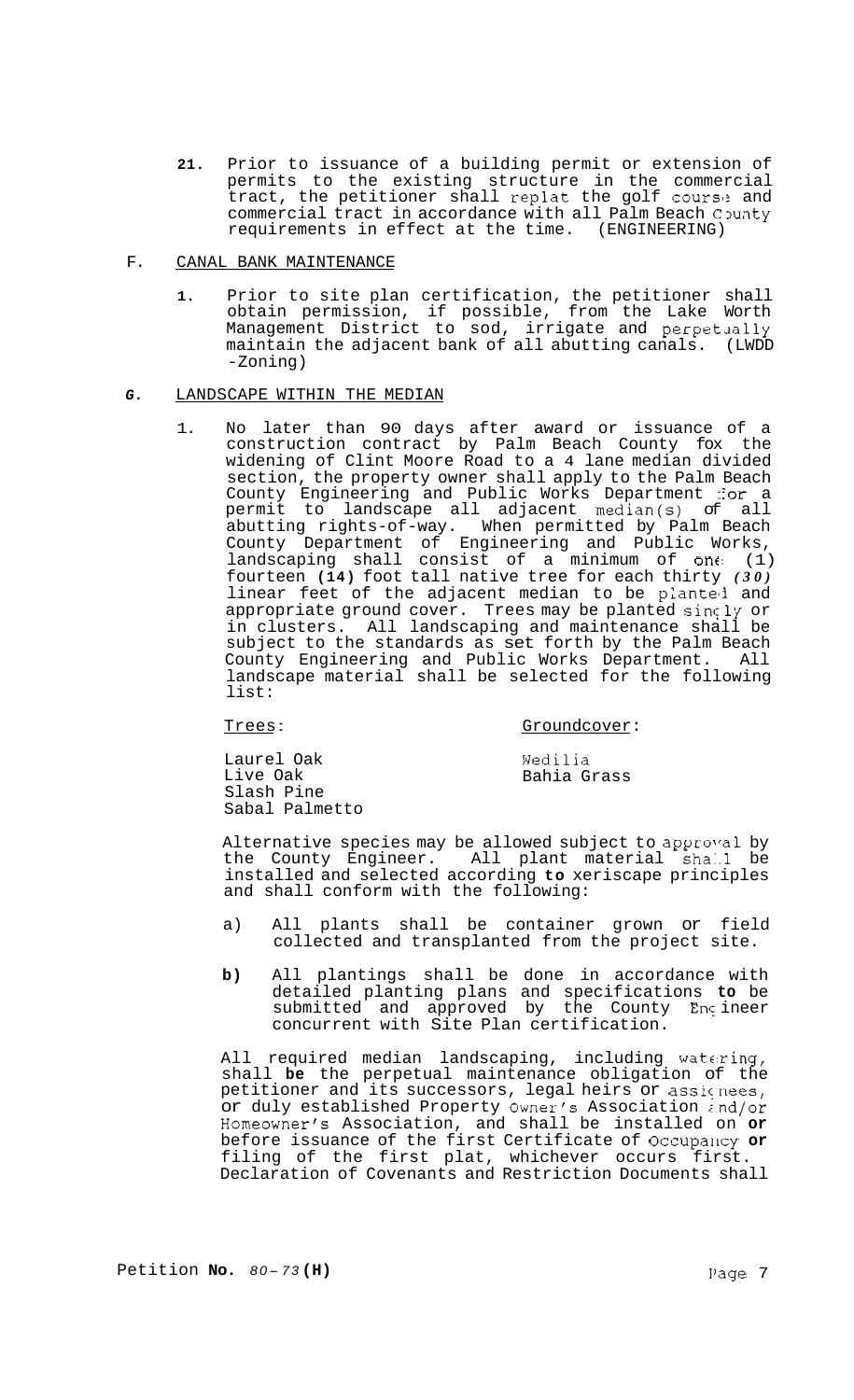be established or amended as required, prior to rece..ving the first building permit or filing of the first  $\mathfrak{p}\textup{lat},$ whichever occurs first, to reflect this obliga1:ion. Maintenance shall be in accordance with the i:;sued permits. (ENGINEERING/BUILDING)

#### **H.**  CIVIC SITE

1. Condition No. 11 of  $R-80-1003$ , Petition 80-73, Which states:

"Within 30 months from the date of filing the first  $\text{plat},$ the petitioner must dedicate the civic site to Palm Beach County, without cost, within ninety (90) days **of** the filing of the first plat."

Is hereby deleted.

**2.** The petitioner may exchange the required on-site dedication of land for civic uses either for; 1] a parcel of land off site, acceptable to the county, equal in acreage; or **21** cash of equal value. The value *0::* the site shall be determined by appraisal, acceptable t3 the county based upon its value as a civic site. thi:; off site acreage or cash contribution shall be used to offset the identifiable impacts directly attributable to this project.

In the event that the off site land dedication is of less cash value than the on-site dedication, the petitioner shall also contribute an amount in cash equal to the difference between the value of the on-site and off -site land dedications.

The off-site land or cash contribution shall be coordinated and accepted by the Palm Beach County Department of Real Property Management and shall be approved by the Board of County Commissioners. Once this approval is obtained the petitioner shall be deem?d to have satisfied the intent of the Zoning Code, Seztion **500.21.H** (Minimum Land Area Requirements) . Previously Condition No. 2 of R-89-1080, Petition 80-73(C), (PREM) Condition No. 2 of R-89-1080, Petition 80-73(C).

- *3.* Future Board of County Commissioner's approval shall be required to change the land use designation of the zivic tract. Previously Condition No. 3 of R-89-1080, Petition 80-73 (C) . (PREM)
- **4.** The petitioner may exchange the required on-site dedication of land for civic uses either by conveyirg fee simple title for a parcel of land off-site equal in acreage **(14.0** acres minimum) or cash of equal value. In addition, in the event that the off-site land dedication is of less cash value than the on-site dedication, petitioner shall also contribute an amount in cash equal to the difference between the value of the on-sit? and u~~ .site *lhm3* dedications. The value of the land shall be based upon its value as **a** civic site. This contribution shall be used to offset the identifiable impacts directly attributable to this project. If an off-site land or cash contribution is accepted by Palm Beach County, the petition shall be deemed to have satisfied the intent of Zoning Code Section **500.21.H.**   $\frac{1}{\gamma}$ .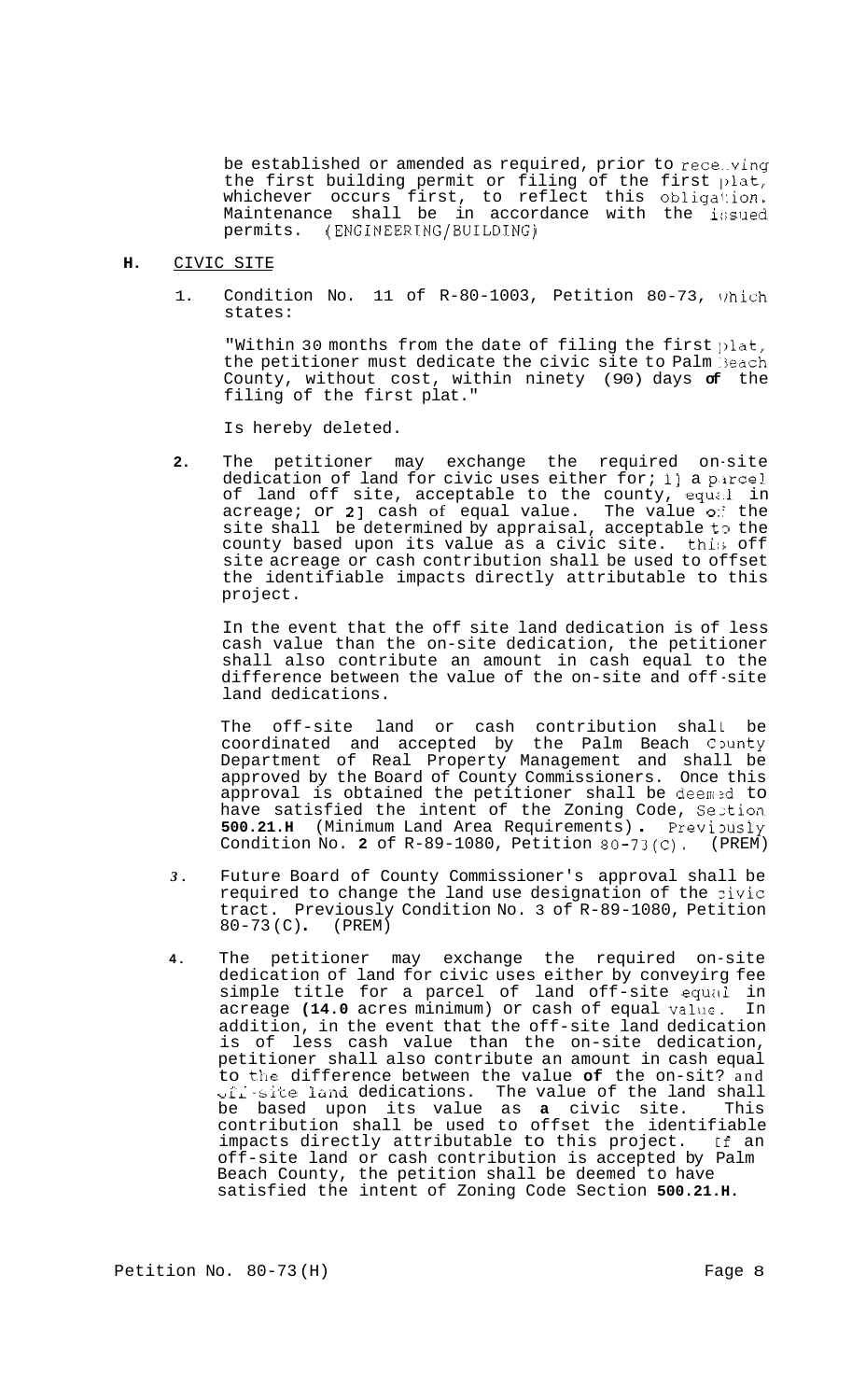The value for this release shall be determined **<sup>1</sup>** )y the Department of Property and Real Estate Management, approved and accepted by the Board of Commissioners prior to master plan certification. agreement shall be clearly noted by the applicant on the approved master plan. 3nd be County This

The Petitioner shall have finalized the cash in li.eu of land transaction prior to September 1, 1990. Prev:.ouslY Condition No. 3 of  $R-90-1299$ , Petition  $80-13(F)$ . (MONITORING/PREM)

#### I. **DUMPSTER**

1. All areas or receptacles for the storage and disposal of trash, garbage or vegetation, shall be concealed behind a solid enclosure. The open end of the enclosure shall have an obscuring, opaque gate. (CODE ENFORCEMENY')

### **J.** ENVIRONMENTAL RESOURCES MANAGEMENT

- 1. Reasonable measures shall be employed during site development to insure that no pollutants from this property shall enter adjacent or nearby surface waters. Previously Condition No. 9 of R-84-1287, Petition 80-  $73 (A)$ . (ERM)
- 2. Condition No. 2 of R-86-456, Petition 80-73(B), which currently states:

"Reasonable measures shall be employed during site development to insure that no pollutants from this property shall enter adjacent or nearby surface waters."

Is hereby deleted.

3. The Petitioner shall submit an Affidavit of Notification to the Department of Environmental Resources Management prior to site plan certification.(ZONING/ERM)

# **K.** HEALTH

- 1. Sewer service is available to the property. Therefore, no septic tank shall be permitted on the site. Previously Condition No.  $4$  of R-90-1299, Petition 80-73(F). (HEALTH/BUILDING)
- 2. Water service is available to the property. Therefore, no well shall be permitted on the site to provide potable water. Previously Condition No. 5 of R-90-1299, Petition 80-73 (F) . (HEALTH/BUILDING)

# L. IRRIGATION QUALITY WATER

When irrigation quality water is available within 500  $1.$ feet of the property, the petitioner shall connect to the system subject to permitting and/or requirements of the Florida Department of Environmental Regulations and/or the South Florida Water Management District. The cost for connection shall be borne by the property owner. (UTILITIES)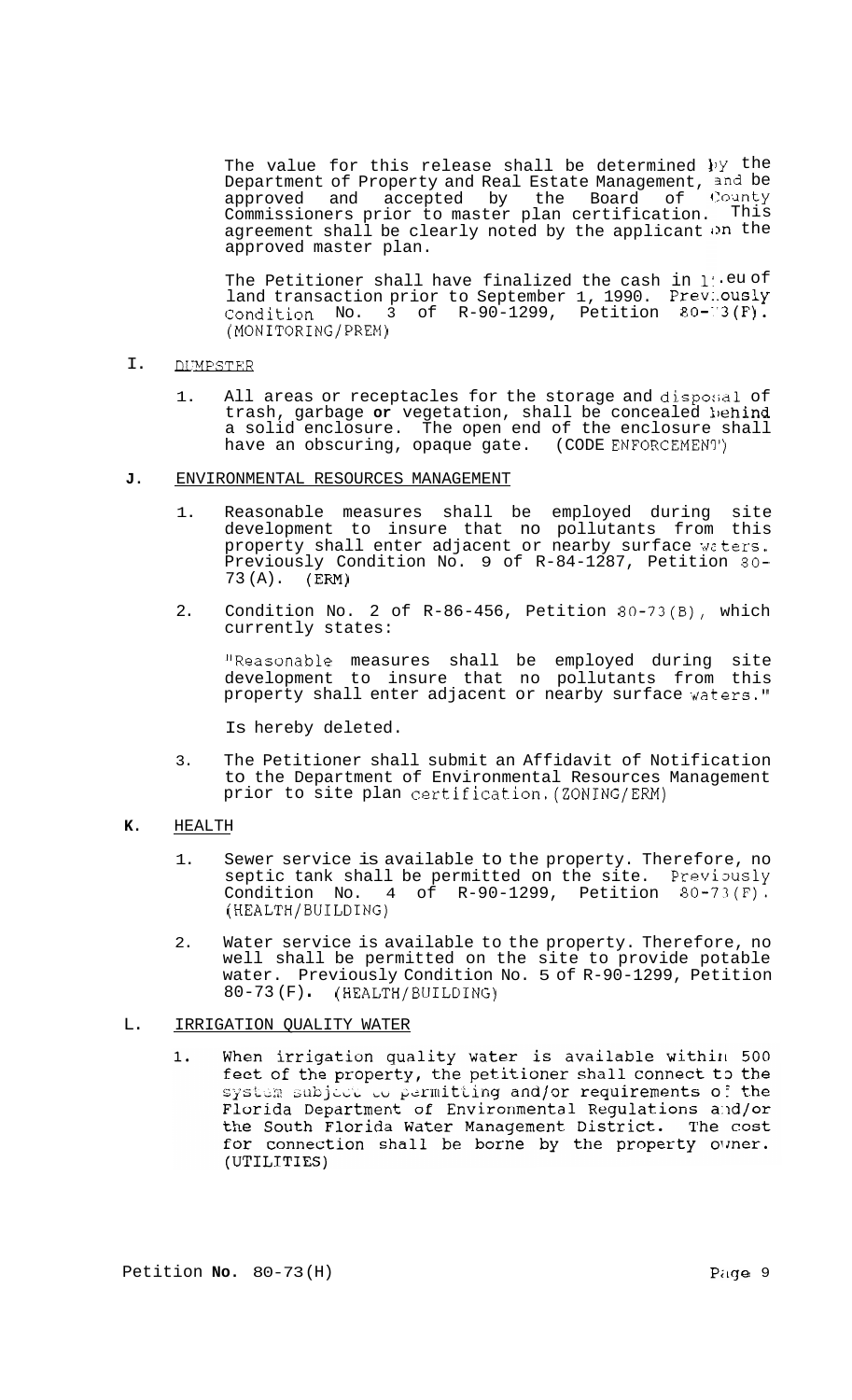### **M.** LAKE WORTH DRAINAGE DISTRICT

- 1. Within 30 months from the date of filing of the first plat: The Lake Worth Drainage District will require the North 105 feet of Section 33, Township 46 South, Ranje 42 East for the right-of-way for Lateral Canal No. 38 We will also require the West 45 feet of said Section **3** *5* for the right-of-way for Equalizing Canal No. 2-E. **We** \rould also require the North 95 feet of the South **1/2** of said Section 33 for the required right-of-way for Lalieral Canal No. 39. We would accept all rights-of-way by Quit Claim Deed or an Easement (on our form), whichevel the prefers. Previously Condition No. 10 of  $k-80$ owner prefers. Previously Condition 1003, Petition 80-73. (ENGINEERING)
- *2.* Prior to site plan approval, the Petitioner :;hall dedicate to the Lake Worth Drainage District the required north 105 feet of Section 33, Township 46 South, Range 42 East for the right-of-way for Lateral Canal **No.** 38; together with the west 45 feet **of** said Section 33 for right-of-way for Equalizing Canal No. 2-E; together with the north 95 feet of the south half (S **1/2)** of said Section 33 for the required right-of-way for Lateral Canal No. 39, all by way of Quit Claim Deeds or Easement<br>Deeds. Previously Condition No. 4 of R-89-1080, Pet tion Deeds. Previously Condition No. 4 of  $R-89-1080$ , Pettion  $80-73$  (C) (ZONING)
- 3. Prior to July 1, 1990, the property owner shall convey to the Lake Worth Drainage District the north 95 feet of the west 660 feet of the southwest 1/4 of section 34, township 46, range 42 East for the required right-of-way for Lateral Canal No. 30, by Quit Claim Deed **or** an Easement Deed in the form provided by said Distl-ict. Previously Condition No. *8* of R-90-1299, Petitior 80- <sup>73</sup>**(F)** . (MONITORING)

# N. LANDSCAPING - GENERAL

1. Prior to site plan certification, the petitioner shall revise the landscape tabular data on the site plan to reflect conformance to minimum Landscape Code requirements and all landscape/vegetation preserviltion conditions of approval. (ZONING)

# 0. LIGHTING

- 1. All outdoor lighting used to illuminate the premise: *and* identification signs shall be of low intensity, shielded and directed downward and away from adjacent propelties and streets. (CODE ENFORCEMENT)
- P. RECYCLE SOLID WASTE
	- 1. The petitioner shall encourage homeowners to participate in a recycling program for paper, plastic, metal and glass products. (SWA)
- **Q.** SCHOOL BOARD
	- 1. Within 30 months from the date of filing of the first plat: Petitioner shall enter into a formal contract with the School Board of Palm Beach County to contribute l'ourtenths (4/10) of one percent (1%) of the selling price of each residential dwelling unit in this planned unit development on a one time initial sales basis. However,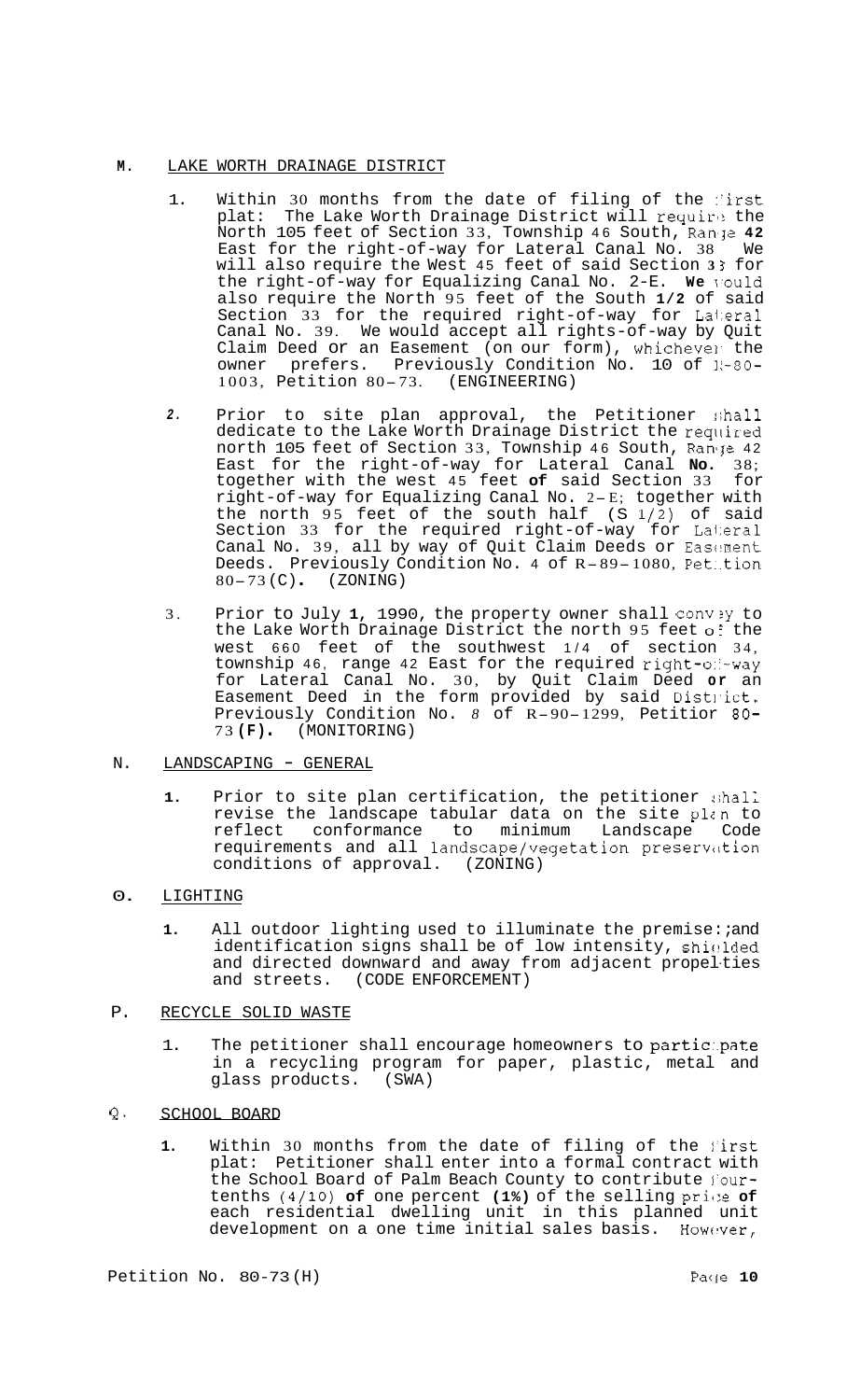if an ordinance dealing with this subject matter is adopted, this condition will be superseded by that ordinance; except that regardless of the form or status of any ordinance, this development shall be required to; provide as a minimum the above 4/10ths of **1%** *o* i the initial sales price toward alleviating some **of** the development's school impact. Previously Condition **No. 9**  *of* **R-80-1003,** Petition **80-73. (ENGINEERING/SCHOOL** BOARD)

**2.** The petitioner shall include in all sales and promotional literature and agreements for purchase information that children in the development may be bused becau:;e of School Board policies regarding overcrowding, racial imbalancing or other policy matters. This documentation shall be updated on an annual basis. Previously Condition No. 14 of **R-90-1299,** Petition **80-73(F). (CODE ENFORCEMENT)** 

#### R. USE **LIMITATIONS**

1. Condition **No.**  $\theta$  of **R-80-1003,** Petition 80-73, which currently states:

"Within **30** months from the date of filing of the first plat: The developer will take reasonable precautions during the development of this project to insure that fugitive particulates (dust particles) from the project do not become a nuisance to neighboring properties."

**Is** hereby deleted.

**2.** Condition **No. 8** of **R-84-1287,** Petition **80-73(A)**, which currently states:

"Reasonable precautions shall be exercised during site development to insure that unconfined particulates (dust particles) from this property do not become a nuisance neighboring properties."

**Is** hereby deleted.

**3.** Condition No. **1** of **R-86-456,** Petition 80-73 (B), which currently states:

"Reasonable precautions shall be exercised during site development to insure that unconfined particulates (dust particles) from this property do not become a nuisarce to neighboring properties."

**Is** hereby deleted.

- 4. Units within Pod "P" shall not exceed 2 stories in height and shall be single family detached unit t<sub>/</sub>pes. Previously Condition No. **11** of **R-90-1299,** Petitio'l *80-*  **73 (F)** . **(BUILDING)**
- 5. Condition **No. 13** of **R-90-1299,** Petition  $80-73(F)$ , which currently states:

"Land Development activity shall not take place prior to **7:OO** a.m. and shall be appropriately muffled."

**Is** hereby amended to read: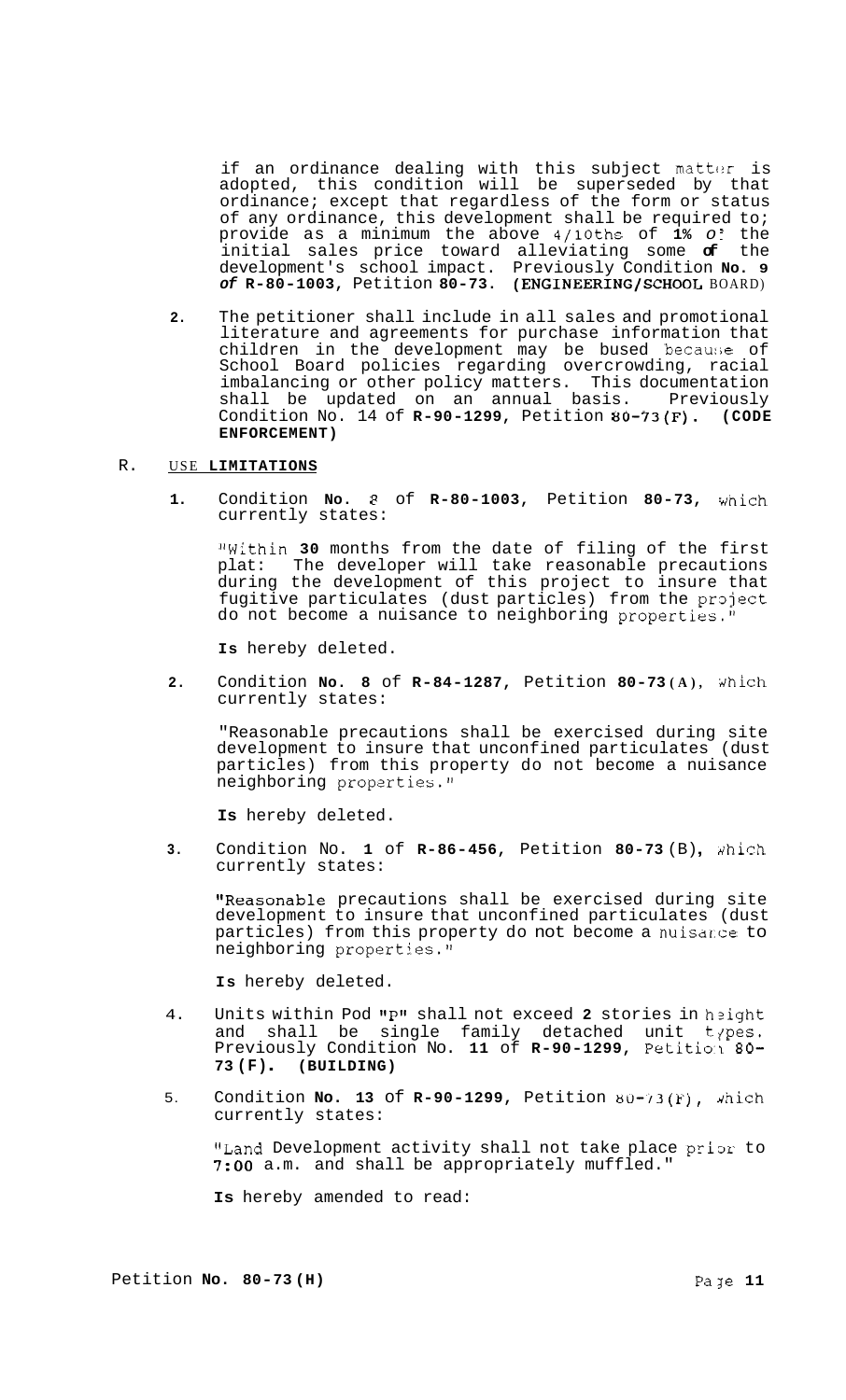Land Development activity, including deliverie.; and construction, shall not take place prior to 7:OO a.:n. nor continue later than 5:00 p.m. and shall be appropriately muffled. (CODE ENFORCEMENT) (CODE ENFORCEMENT)

- *6.* Use of the 1.2 acre commercial site northeast of the intersection **of** Claridge Oval West and Clint Moor€ Road is limited to 6000 square feet of real estate office use. (BUILDING)
- 7. The permitted uses on the subject site shall be limited to the following:
	- a. The general administrative offices of Jero:le V. Ansel and of Realty, and their respective assignees or successors in interest.
	- b. Real estate sales offices.
	- c. The sale and servicing of property, casualty and life insurance.
	- d. Title insurance offices.
	- e. St. Andrews travel club service for the exclusive use and for benefit of St. Andrews residents 3nly.
	- f. Office related services such a fax,  $\text{cop}/\text{ing}$ , Federal Express and "Mail box" type service:; for the exclusive use and for benefit of St. An lrews residents only. (ZONING - BUILDING)
- 8. There shall be no additional signs permitted. (BUIL)ING)
- 9. No access to the subject site from Clint Moore Road ;hall be permitted. (ZONING - ENGINEERING - BUILDING)

#### S. VEGETATION PRESERVATION

- 1. The developer shall relocate and/or preserve existing significant vegetation wherever possible and :;hall incorporated said vegetation into the project design. Appropriate measures shall also be taken to protect any individual trees and/or preservation areas during site clearing and construction. Previously Condition No. 2 of R-84-1287, Petition 80-73(A). (ZONING)
- T. VEGETATION REMOVAL
	- 1. All prohibited species shall be removed from site. Previously Condition No. 12 of R-90-1299, Petitior 80- **<sup>73</sup>**(F) . (CODE ENFORCEMENT/ ZONING)
- **U.** COMPLIANCE
	- **1.** Condition No. 5 of R-89-1080, Petition 80-73/C), which currently states:

"Failure to comply with the conditions herein may result in the denial or revocation of a building permit; the issuance of a stop work order; the denial **cf** a Certificate **of** Occupancy on any building or structure ; or the denial **or** revocation **of** any permit or approval for any developer-owner, commercial-owner, lessee, or user of the subject property. Appeals from such action may be